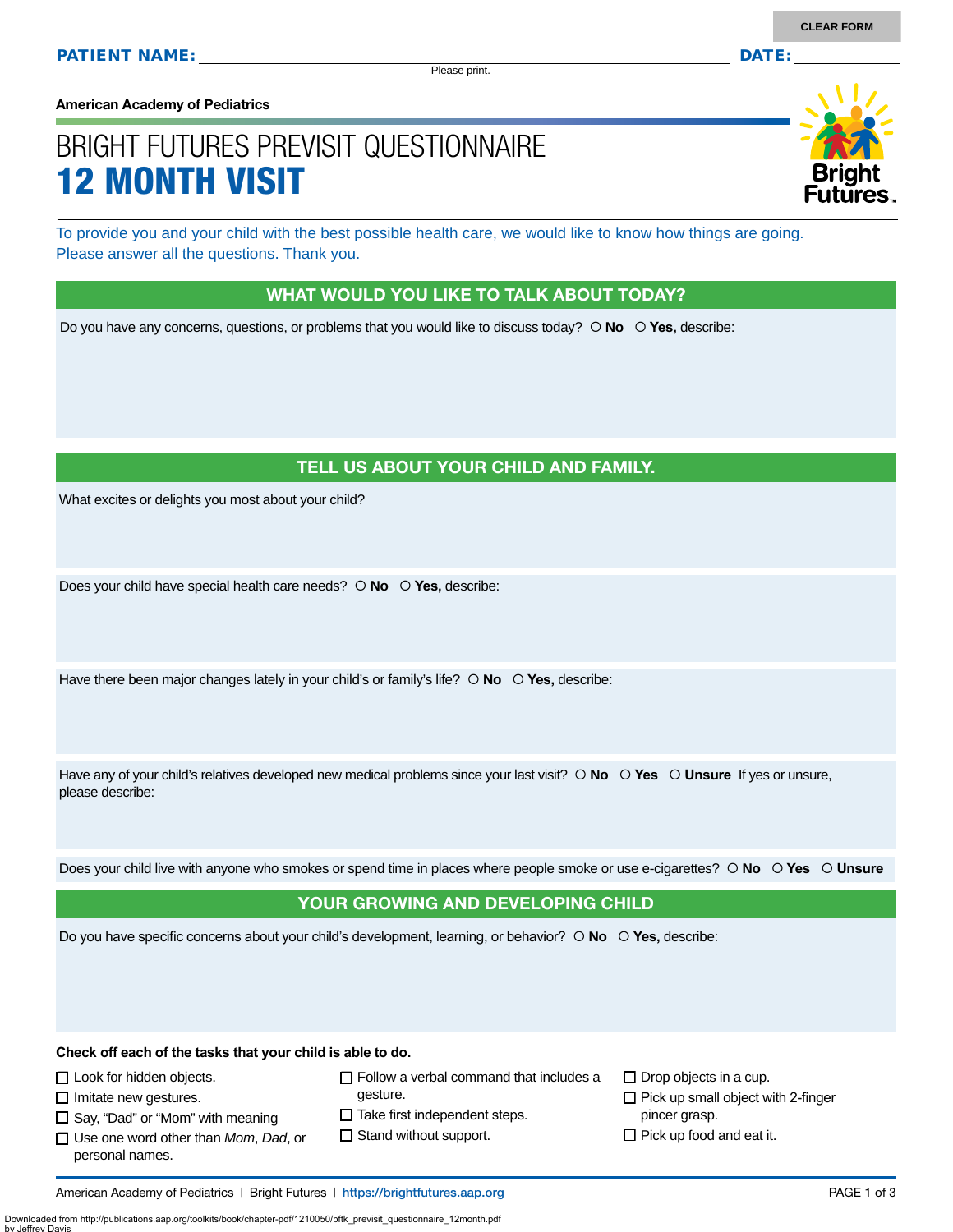# 12 MONTH VISIT

## RISK ASSESSMENT

| <b>Hearing</b>      | Do you have concerns about how your child hears?                                                                                                                                                         | $\bigcirc$ No | O Yes         | O Unsure |
|---------------------|----------------------------------------------------------------------------------------------------------------------------------------------------------------------------------------------------------|---------------|---------------|----------|
|                     | Do you have concerns about how your child speaks?                                                                                                                                                        | $\bigcirc$ No | O Yes         | O Unsure |
| Lead                | Does your child live in or visit a home or child care facility with an identified lead hazard or a<br>home built before 1960 that is in poor repair or that was renovated in the past 6 months?          | $\bigcirc$ No | O Yes         | O Unsure |
| Oral health         | Does your child's primary water source contain fluoride?                                                                                                                                                 | O Yes         | $\bigcirc$ No | O Unsure |
| <b>Tuberculosis</b> | Was your child or any household member born in, or has he or she traveled to, a country<br>where tuberculosis is common (this includes countries in Africa, Asia, Latin America, and<br>Eastern Europe)? | O No          | O Yes         | O Unsure |
|                     | Has your child had close contact with a person who has tuberculosis disease or who has had<br>a positive tuberculosis test result?                                                                       | $\circ$ No    | O Yes         | O Unsure |
|                     | Is your child infected with HIV?                                                                                                                                                                         | O No          | O Yes         | O Unsure |
| <b>Vision</b>       | Do you have concerns about how your child sees?                                                                                                                                                          | $O$ No        | O Yes         | O Unsure |
|                     | Do your child's eyes appear unusual or seem to cross?                                                                                                                                                    | O No          | O Yes         | O Unsure |
|                     | Do your child's eyelids droop or does one eyelid tend to close?                                                                                                                                          | $O$ No        | O Yes         | O Unsure |
|                     | Have your child's eyes ever been injured?                                                                                                                                                                | O No          | O Yes         | O Unsure |

### ANTICIPATORY GUIDANCE

## How are things going for you, your child, and your family?

#### YOUR FAMILY'S HEALTH AND WELL-BEING

| <b>Living Situation and Food Security</b>                                                                                |        |               |  |
|--------------------------------------------------------------------------------------------------------------------------|--------|---------------|--|
| Do you have enough heat, hot water, electricity, and working appliances in your home?                                    |        | $O$ No        |  |
| Do you have problems with bugs, rodents, peeling paint or plaster, mold, or dampness?                                    |        | O Yes         |  |
| Within the past 12 months, were you ever worried whether your food would run out before you got money to buy more?       |        | O Yes         |  |
| Within the past 12 months, did the food you bought not last, and you did not have money to get more?                     |        | O Yes         |  |
| <b>Alcohol and Drugs</b>                                                                                                 |        |               |  |
| Does anyone in your household drink beer, wine, or liquor?                                                               | $O$ No | O Yes         |  |
| Do you or other family members use marijuana, cocaine, pain pills, narcotics, or other controlled substances?            |        | O Yes         |  |
| Social Connections With Family, Friends, Child Care, Home Visitation Program Staff, and Others                           |        |               |  |
| Do you have child care or an adult you trust to care for your child?                                                     | O Yes  | $O$ No        |  |
| Have you talked about your thoughts on feeding, sleeping, discipline, and media use with your caregiver?                 |        | O No          |  |
| Do you participate in activities outside your home? These may be social, religious, volunteer, or recreational programs. |        | $\bigcirc$ No |  |

#### CARING FOR YOUR CHILD

| If your child is upset, do you help distract him using another activity, book, or toy?                      |  | $O$ No |
|-------------------------------------------------------------------------------------------------------------|--|--------|
| Do you use time-outs as a way to manage your child's behavior?                                              |  | $O$ No |
| Do you have any questions about what to do when you become angry or frustrated with your child?             |  | O Yes  |
| Does your family regularly make time for reading, playing, and talking together?                            |  | $O$ No |
| Do you eat together as a family?                                                                            |  | $O$ No |
| Do you have regular mealtimes and snack times?                                                              |  | $O$ No |
| Do you help your child feel comfortable around new people and new situations?                               |  | $O$ No |
| Do you have regular nap time and bedtime routines for your child, such as reading books and brushing teeth? |  | $O$ No |